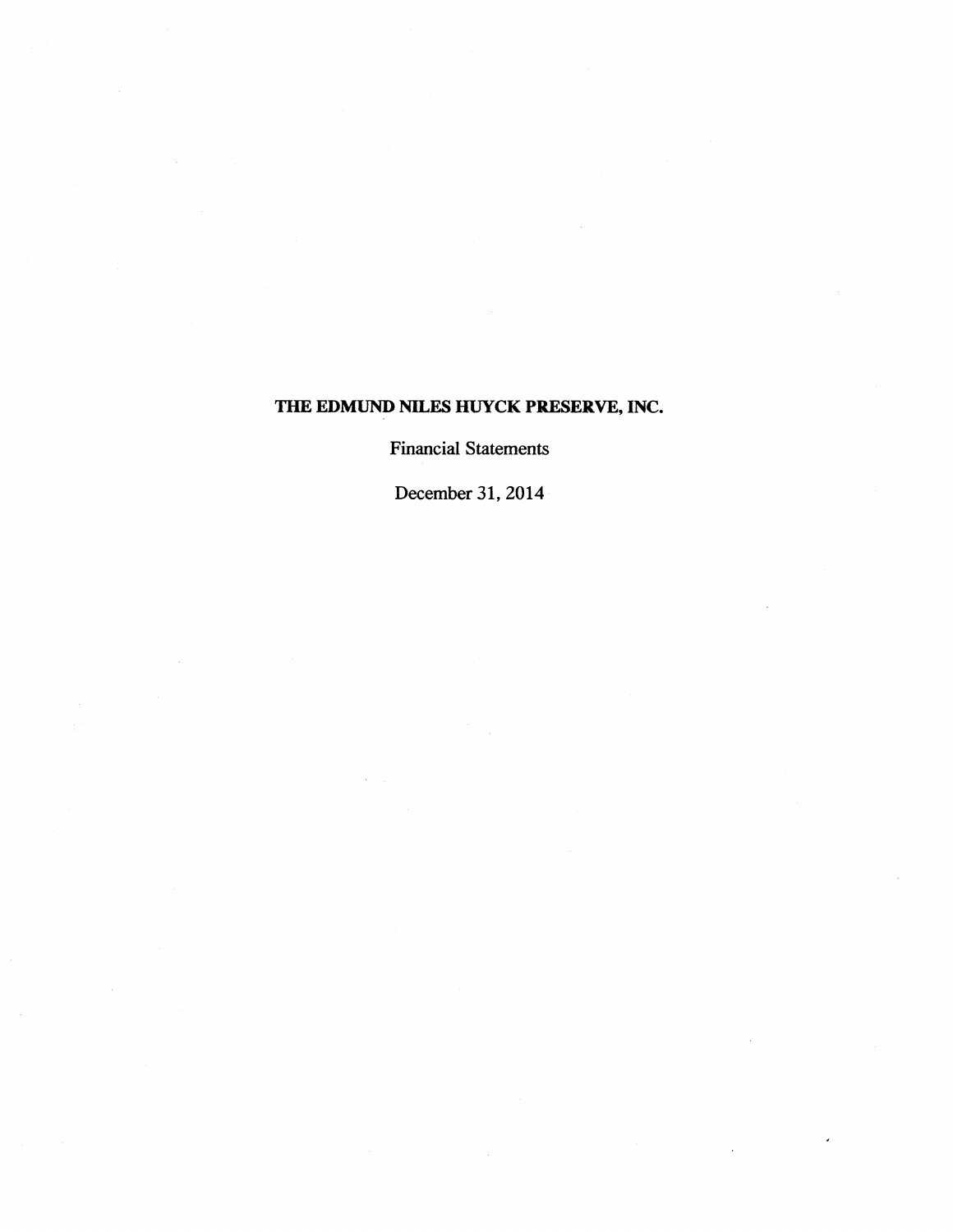# LUBBE & HOSEY, PC

CERTIFIED PUBLIC ACCOUNTANTS

**Suite 305 187** Wolf **Road Albany, New York 12205 (51 8) 454-9355 FAX (51 8) 454-9332** 

Steven J. Lubbe, **CPA**  Thomas W. Hosey, CPA

# INDEPENDENT AUDITOR'S REPORT

The Board of Directors **The Edmund Niles Huyck Preserve, Inc.:** 

We have audited the accompanying financial statements of **The Edmund Niles Huyck Preserve, Inc.,** (the Preserve) which comprise the statements of financial position as of December 31, 2014, and the related statements of activities and cash flows for the year then ended, and the related notes to the financial statements.

#### **Manasement's Responsibilitv for the Financial Statements**

Management is responsible for the preparation and fair presentation of these financial statements in accordance with accounting principles generally accepted in the United States of America; this includes the design, implementation, and maintenance of internal control relevant to the preparation and fair presentation of financial statements that are free from material misstatement, whether due to fraud or error.

### **Auditor's Responsibility**

Our responsibility is to express an opinion on these financial statements based on our audit. We conducted our audit in accordance with auditing standards generally accepted in the United States of America. Those standards require that we plan and perform the audit to obtain reasonable assurance about whether the financial statements are free of material misstatement.

**An** audit involves performing procedures to obtain audit evidence about the amounts and disclosures in the financial statements. The procedures selected depend on the auditor's judgement, including the assessment of the risks of material misstatement of the financial statements, whether due to fraud or error. In making those risk assessments, the auditor considers internal control relevant to the entity's preparation and fair presentation of the financial statements in order to design audit procedures that are appropriate in the circumstances, but not for the purpose of expressing an opinion on the effectiveness of the entity's internal control. Accordingly, we express no such opinion. **An** audit also includes evaluating the appropriateness of accounting policies used and the reasonableness of significant accounting estimates made by management, as well as evaluating the overall financial statement presentation of the financial statements.

We believe that the audit evidence we have obtained is sufficient and appropriate to provide a basis for our audit opinion.

#### **Opinion**

In our opinion, the financial statements referred to above present fairly, in all material respects, the financial position of **The Edmund Nile Huyck Preserve, Inc.**  as of December 31, 2014, and the change in its net assets and its cash flows for the year then ended in accordance with accounting principles generally accepted in the United States of America.

Table a Hany. PC

Albany, New York March 26, 2015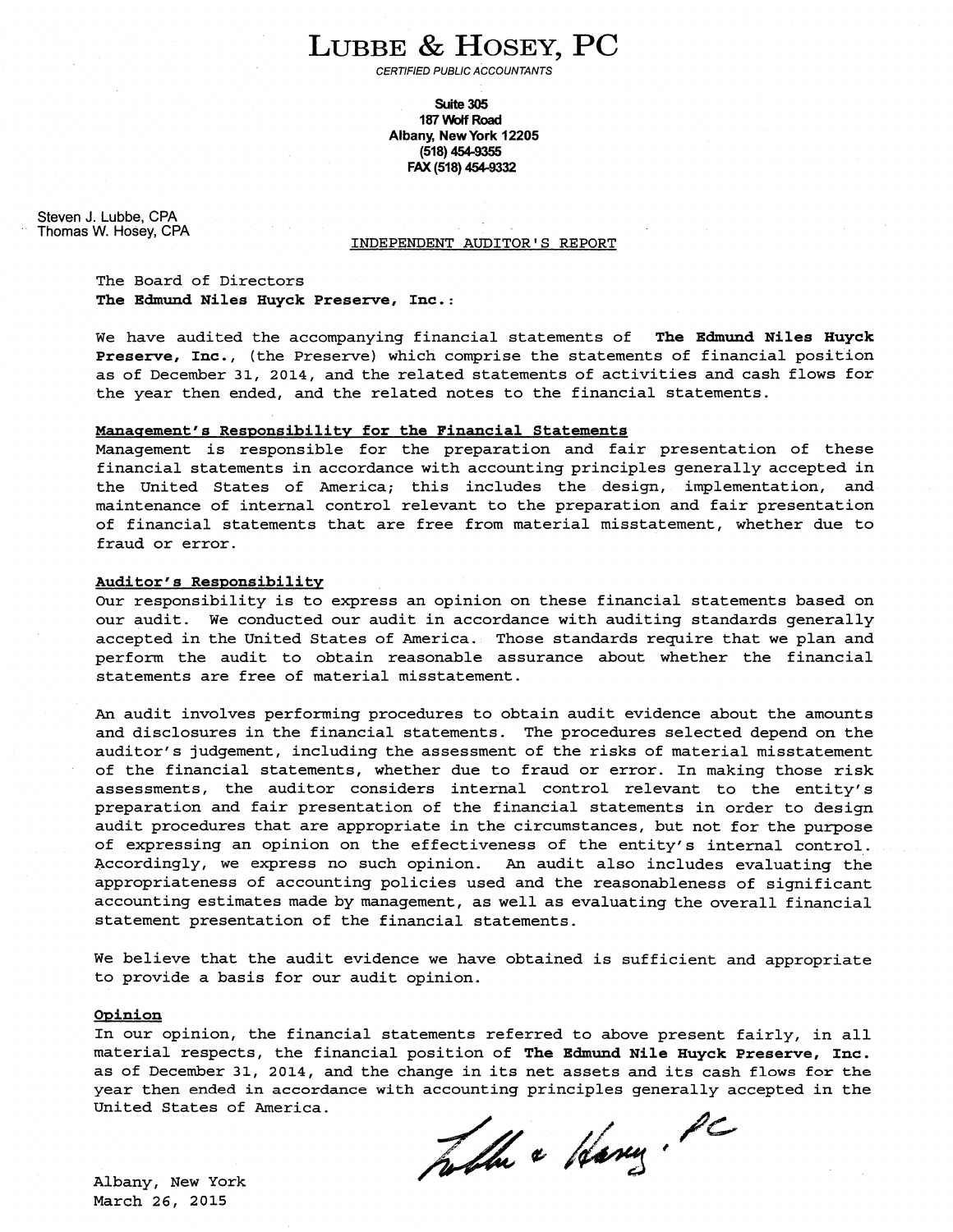# Statement of Financial Position

# December 31, 2014

 $\pm$ 

 $\mathbb{R}^3$ 

# ASSETS

| Current assets:                   |                  |
|-----------------------------------|------------------|
| Cash and cash equivalents         | \$435,013        |
| Investments                       | 1,158,543        |
| Grant receivable                  | 17,998           |
| Prepaid expenses                  | 5,230            |
| Total current assets              | <u>1,616,784</u> |
| Land, buildings and equipment:    |                  |
| Land and improvements             | 638,694          |
| Buildings and improvements        | 730,463          |
| Equipment                         | 54,546           |
|                                   | 1,423,703        |
| Less accumulated depreciation     | (466, 613)       |
| Net land, buildings and equipment | 957,090          |
|                                   | \$2,573,874      |
| LIABILITIES AND NET ASSETS        |                  |
| Current liabilities:              |                  |
| Accounts payable                  | 3,578            |
| Accrued expenses                  | 11,291           |
| Research grants payable           | 7,109            |
| Deferred revenue                  | 10,000           |
| Total current liabilities         | 31,978           |
| Contingent liability              |                  |
| Net assets:                       |                  |
| Unrestricted                      | 2,415,591        |
| Temporarily restricted            | <u>126,305</u>   |
| Total net assets                  | 2,541,896        |
|                                   |                  |
|                                   | \$2,573,874      |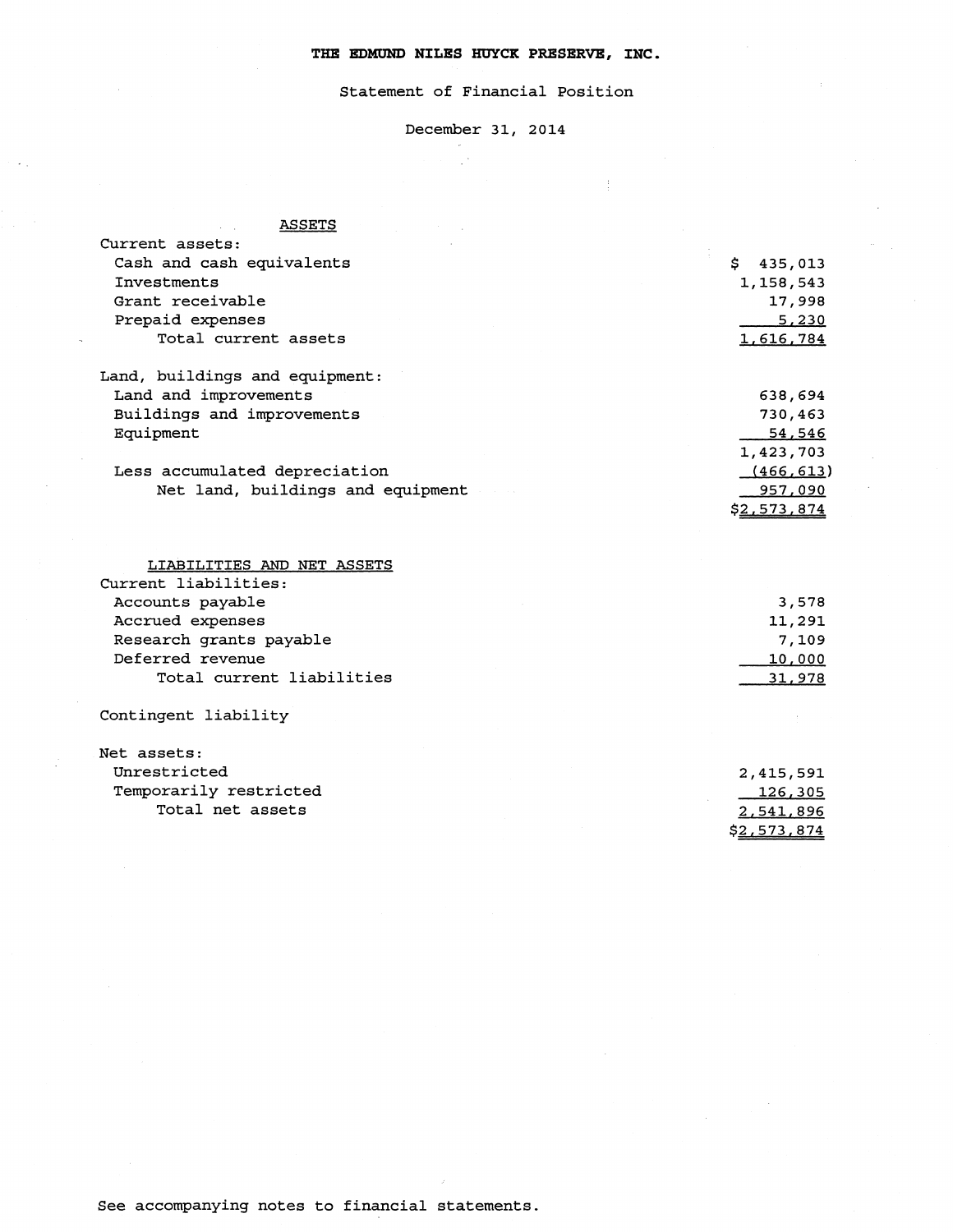# Statement of Activities

Year ended December 31, **2014** 

|                                    |    |               | Temporarily    |               |
|------------------------------------|----|---------------|----------------|---------------|
|                                    |    | Unrestricted  | Restricted     | Total         |
|                                    |    |               |                |               |
| Revenues, gains and other support: |    |               |                |               |
| Grants                             | S. | 151,684       | 14,200         | 165,884       |
| Program income                     |    | 48,837        |                | 48,837        |
| Contributions and memberships      |    | 63,362        | 28,000         | 91,362        |
| Special events, net of expenses    |    |               |                |               |
| of \$6,989                         |    | 10,568        |                | 10,568        |
| Facilities rental                  |    | 9,900         |                | 9,900         |
| Investment income                  |    | 120,776       | 270            | 121,046       |
| Net assets released                |    |               |                |               |
| from restrictions                  |    | 24,532        | (24, 532)      |               |
| Total revenues, gains and          |    |               |                |               |
| other support                      |    | 429,659       | <u>17,938</u>  | 447,597       |
|                                    |    |               |                |               |
| Expenses:                          |    |               |                |               |
| Salaries and wages                 |    | 162,523       |                | 162,523       |
| Payroll taxes and benefits         |    | 25,707        |                | 25,707        |
| Auto expenses and travel           |    | 5,706         |                | 5,706         |
| Utilities                          |    | 13,842        |                | 13,842        |
| Repairs and maintenance            |    | 7,463         |                | 7,463         |
| Professional fees                  |    | 7,050         |                | 7,050         |
| Insurance                          |    | 20,130        |                | 20,130        |
| Office and program expenses        |    | 20,260        |                | 20,260        |
| Telephone                          |    | 5,322         |                | 5,322         |
| Research expenses and grants       |    | 22,061        |                | 22,061        |
| Activities and education           |    | 33,385        |                | 33,385        |
| Lake expenses                      |    | 1,751         |                | 1,751         |
| Miscellaneous                      |    | 7,140         |                | 7,140         |
| Depreciation                       |    | <u>25,029</u> |                | <u>25,029</u> |
| Total expenses                     |    | 357,369       | $\blacksquare$ | 357,369       |
| Change in net assets               |    | 72,290        | 17,938         | 90,228        |
| Net assets, beginning of year      |    | 2,343,301     | 108,367        | 2,451,668     |
| Net assets, end of year            |    | \$2,415,591   | 126,305        | 2,541,896     |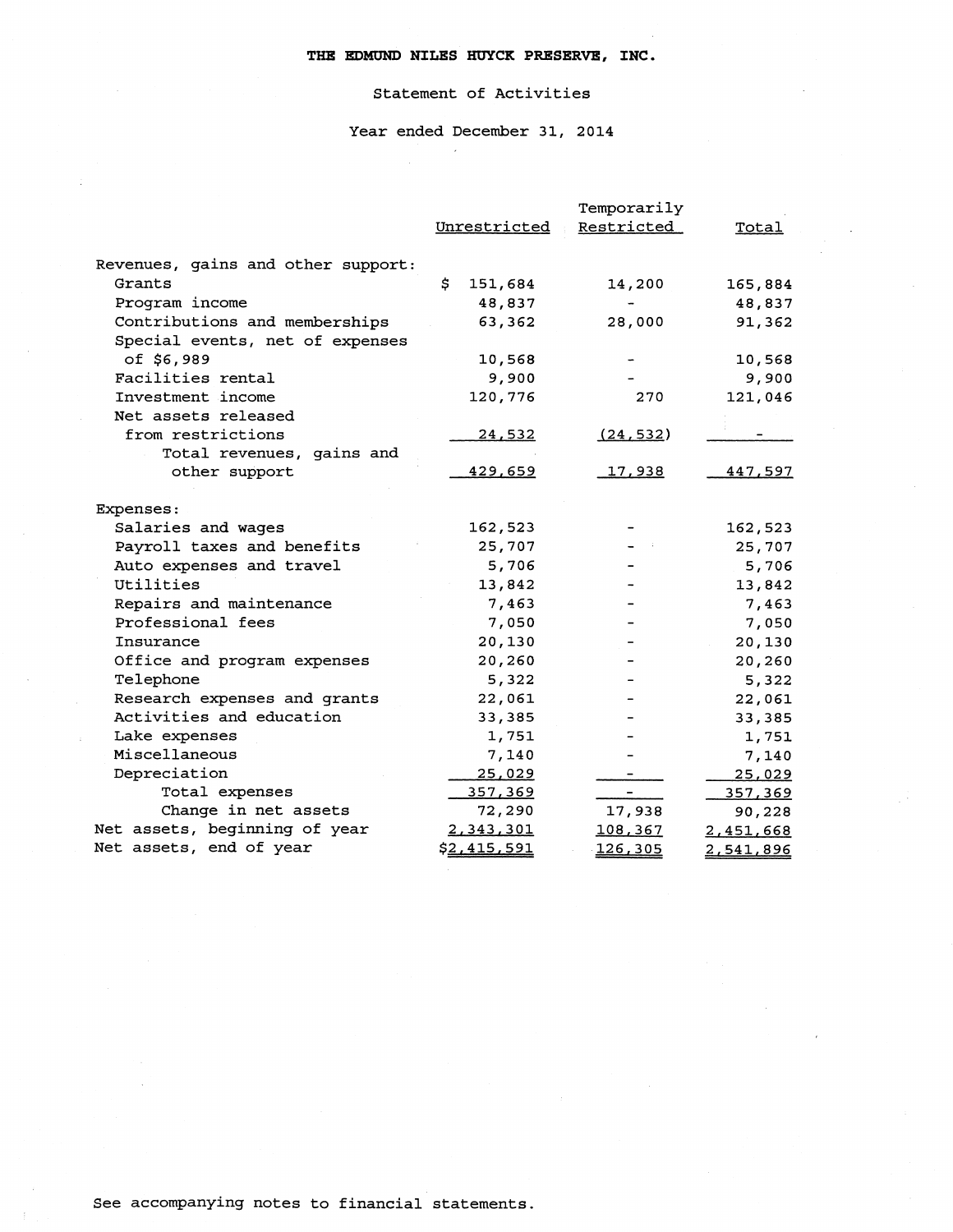Statement of Cash Flows

Year ended December **31, 2014** 

| Cash flows provided by (used for) operating activities: |              |
|---------------------------------------------------------|--------------|
| Change in net assets                                    | \$<br>90,228 |
| Adjustments to reconcile change in net assets           |              |
| to net cash provided by operating activities:           |              |
| Depreciation                                            | 25,029       |
| Net (gain) on investments                               | (96, 400)    |
| Changes in operating assets and liabilities:            |              |
| Grants receivable                                       | (1,684)      |
| Prepaid expenses                                        | (1, 632)     |
| Accounts payable                                        | (489)        |
| Accrued expenses                                        | 1,897        |
| Research grants payable                                 | <u>311</u>   |
| Net cash provided by operating activities               | 17,260       |
| Cash flows (used for) investing activities:             |              |
| Acquisition of building and equipment                   | (3, 750)     |
| Purchases of investment securities                      | (44, 565)    |
| Cash flows (used for) investing activities              | (48, 315)    |
| (Decrease) in cash and cash equivalents                 | (31, 055)    |
| Cash and cash equivalents, beginning of year            | 466,068      |
| Cash and cash equivalents, end of year                  | \$435,013    |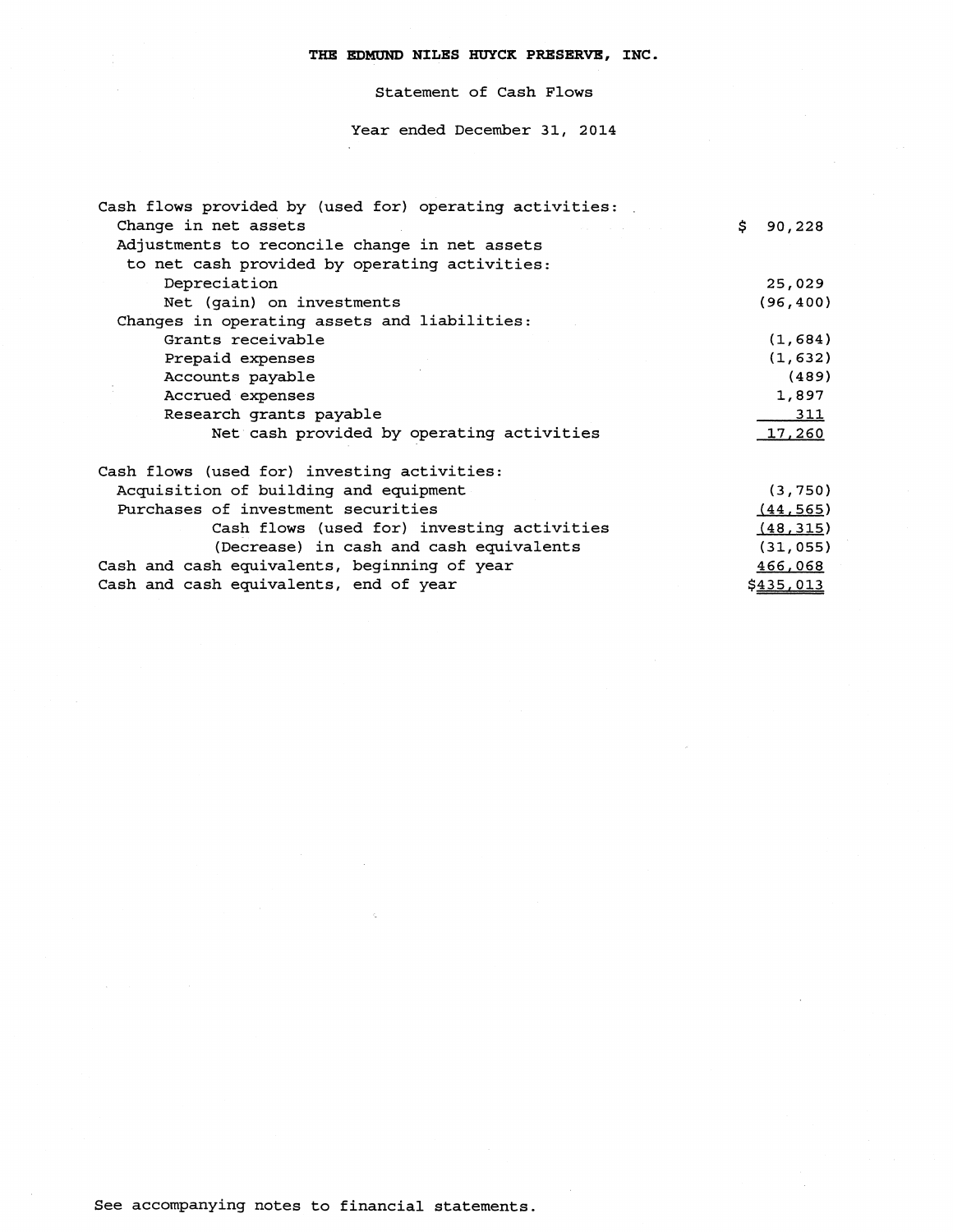Notes to Financial Statements

# December 31, 2014

#### $(1)$ Organization and Summary of Significant Accounting Policies

The Edmund Niles Huyck Preserve, Inc. (the "Preserve") was incorporated in 1931 and is located in Rensselaerville, New York. The Preserve's primary purpose is to preserve the natural beauty of the lands surrounding it and to increase the general knowledge and love of nature. The Preserve is supported primarily through grants and contributions, the most significant being from The Edmund Niles Huyck Foundation.

The Preserve is exempt from income taxes under Section  $501(c)(3)$  of the Internal Revenue Code. The Preserve was classified as a private foundation pursuant to Section 509 (a) . Effective January 1, 2010, the Preserve terminated its private foundation status and is currently classified as a publically supported organization. Management believes there are no sources of unrelated business taxable income and no uncertain tax positions. The Preserve is generally no longer subject to examination by the Internal Revenue Service for tax years before 2011.

The accompanying financial statements have been prepared on the accrual basis of accounting. Net assets, revenues, expenses, gains, and losses are classified based on the existence or absence of donor-imposed restrictions. The Preserve is required to report information regarding financial position and activities according to three classes of net assets: unrestricted net assets, temporarily restricted net assets, and permanently restricted net assets.

The preparation of financial statements in conformity with accounting principles generally accepted in the United States of America requires management to make estimates and assumptions that affect the reported amounts of assets and liabilities and disclosure of contingent assets and liabilities at the date of the financial statements and the reported amounts of revenues and expenses during the reporting period. While management uses its best estimates and judgments, actual results could differ from those estimates as future confirming events occur.

(a) Investments

The Preserve records investments in publicly traded equity and debt securities at fair value. Fair value is determined based upon quoted market prices. Investment gains and losses are recognized in the statement of activities. Investment income, including gains or losses, is recognized as an increase or decrease in unrestricted net assets unless its use is restricted by explicit external stipulations or by law.

(b) Cash Eauivalents The Preserve considers all highly liquid investments, principally brokerage money market funds, to be cash equivalents.

# (c) Land, Buildinss, Eauipment and Depreciation

Land, buildings and equipment are recorded at cost or, if donated, at the fair value at date of donation. It is the Preserve's policy to capitalize fixed asset expenditures with a unit value greater than or equal to \$500 and a useful life greater than one year. Contributions of long-lived assets with explicit restrictions that specify how the assets are to be used and contributions of cash or other assets that are to be used to acquire long-lived assets are reported as restricted support.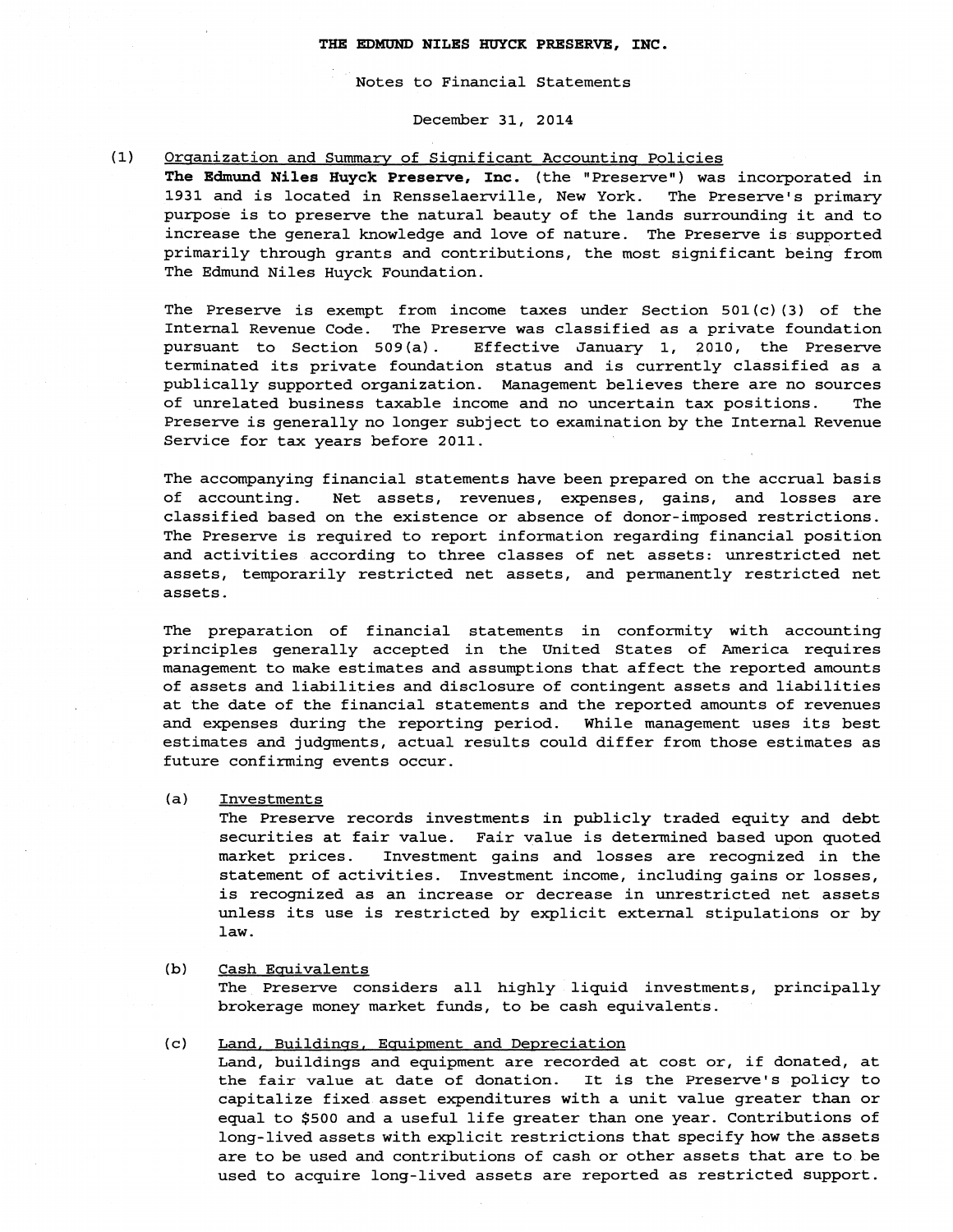# Notes to Financial Statements

# (1) Organization and Summary of Significant Accounting Policies

### (c) Land, Buildinqs, Emipment and Depreciation

Absent explicit donor stipulations about how long-lived assets are to be maintained, the Preserve reports expirations of donor restrictions when the contributed or acquired long-lived assets are placed in service. Depreciation is computed on the straight line method over the estimated useful lives of the assets. Expenditures for repairs and maintenance are charged to operations as incurred. When units of property are retired or otherwise disposed of, their costs and related accumulated depreciation are removed from the accounts and any resulting gain or loss is credited or charged to operations.

# (d) Functional Expenses

Expenses are charged to program services or supporting services based on direct expenditures incurred. Any expenses not directly chargeable are allocated to program services or supporting services based upon appropriate percentages determined by management. Expenses were incurred in the following functional areas during the year ended December 31, 2014:

| Program services - research, education and   |           |
|----------------------------------------------|-----------|
| preservation                                 | \$333,378 |
| Supporting services - management and general | 23,991    |
|                                              | \$357,369 |

# (e) Contributions

Contributions are recognized as revenues in the period received or promised, whichever is earlier. All contributions are considered to be available for the general programs of the Preserve unless specifically restricted by the donor. The Preserve reports contributions in the temporarily restricted net asset class if they are received with donor stipulations as to their use. When a restriction expires, temporarily restricted net assets are reclassified to unrestricted net assets and reported in the statement of activities as net assets released from restrictions.

### (f) Grants Payable

Grants authorized but unpaid at year end are reported as a liability in accordance with FASB "Accounting Standards Codification 720". Grants payable are measured and reported at fair value which equals net realizable value. The Preserve expects to make payments in 2015.

# **(2)** The Edmund Niles Huvck Foundation The Preserve receives an annual grant from The Edmund Niles Huyck Foundation (the "Foundation") consisting of amounts for current operations and research.

The grant received for 2014 was \$130,000.

The annual grant from The Foundation, although received since 1960 by the Preserve, is made at the discretion of The Foundation's Trustees who are under no obligation to make such distributions to the Preserve. It is anticipated that these grants will continue to be made to the Preserve in the future in accordance with the stipulations in the will of Mrs. E N Huyck which specifies that the Trustees may distribute monies from the income and principal of The Foundation to organizations or individuals to promote purposes which are common to the Preserve and the Foundation.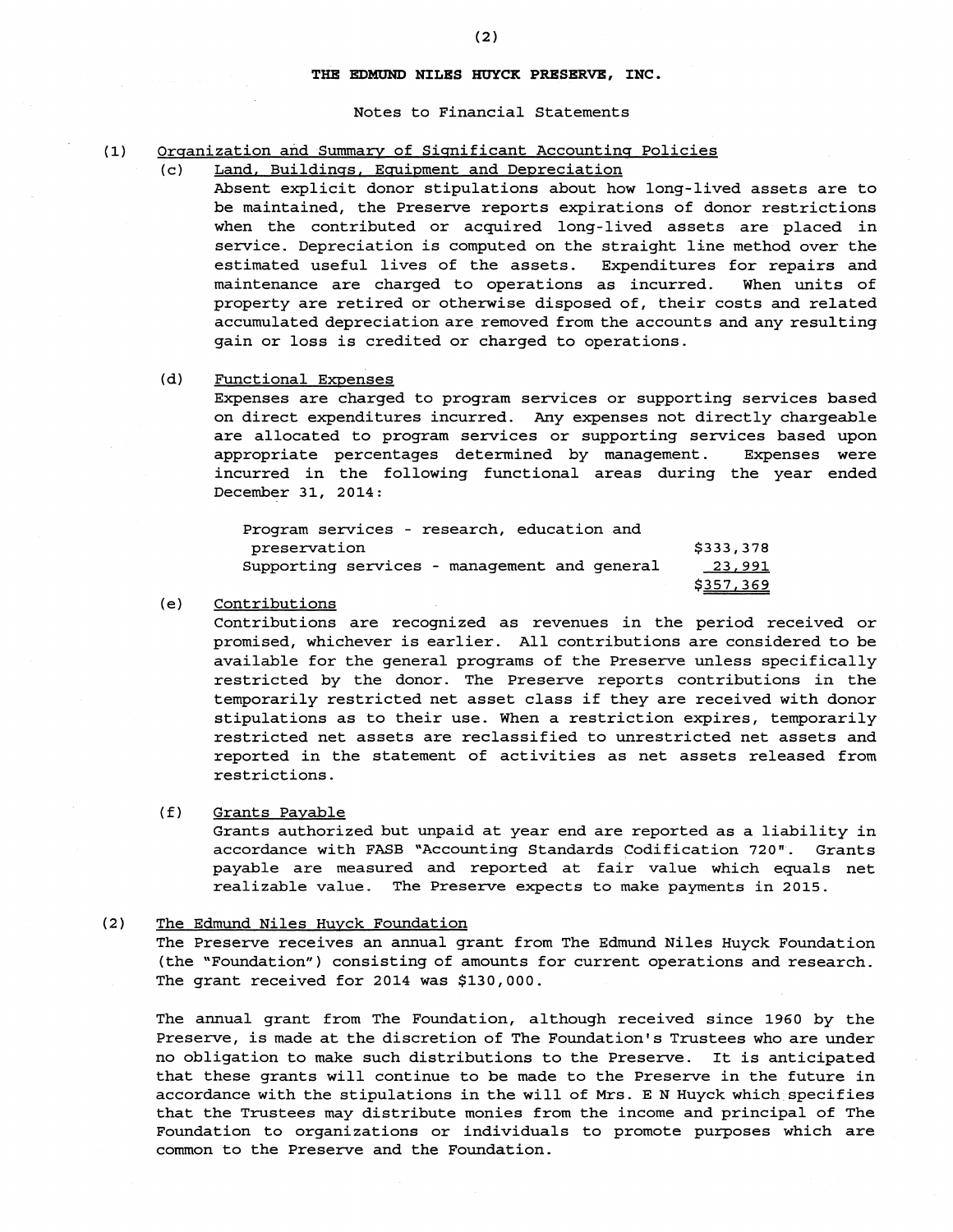Notes to Financial Statements

(3) Propertv and Eauipment

Property and equipment are recorded at the following values:

| Land and improvements:                     |                  |
|--------------------------------------------|------------------|
| Purchased, at cost                         | \$284,332        |
| Donated (estimated average market values   |                  |
| at dates of donations)                     | 217,819          |
| Land improvements, at cost                 | 136,543          |
|                                            | <u>\$638,694</u> |
| Buildings and improvements:                |                  |
| Acquired prior to 1973, at appraised value | 55,670           |
| Additions after 1973, at cost              | 674,793          |
|                                            | \$730,463        |
|                                            |                  |
| Equipment, at cost                         |                  |

# (4) Investments

Following is a summary of investments at December 31, 2014:

| Type         |             |
|--------------|-------------|
| Current:     |             |
| Mutual funds | \$1,064,702 |
| Common stock | 93,841      |
|              | \$1,158,543 |

The following schedule summarizes the investment return and its classification in the statement of activities for the year ended December 31, 2014:

| Investment income:      |           |
|-------------------------|-----------|
| Interest and dividends  | \$24,646  |
| Net gain on investments | 96,400    |
|                         | \$121,046 |

(5) Fair Value Measurement - Definition and Hierarchv

FASB "Accounting Standards Codification 820" establishes a framework for measuring fair value. That framework provides a hierarchy that prioritizes inputs to valuation techniques used to measure fair value. The three levels of the fair value hierarchy and a description of the valuation techniques used for instruments measured at fair value are as follows:

Level 1 Inputs - quoted prices in active markets for identical assets or liabilities as of the reporting date.

Level 2 Inputs - pricing inputs other than quoted prices included in Level 1, which are either directly observable or that can be derived or supported from observable data as of the reporting date.